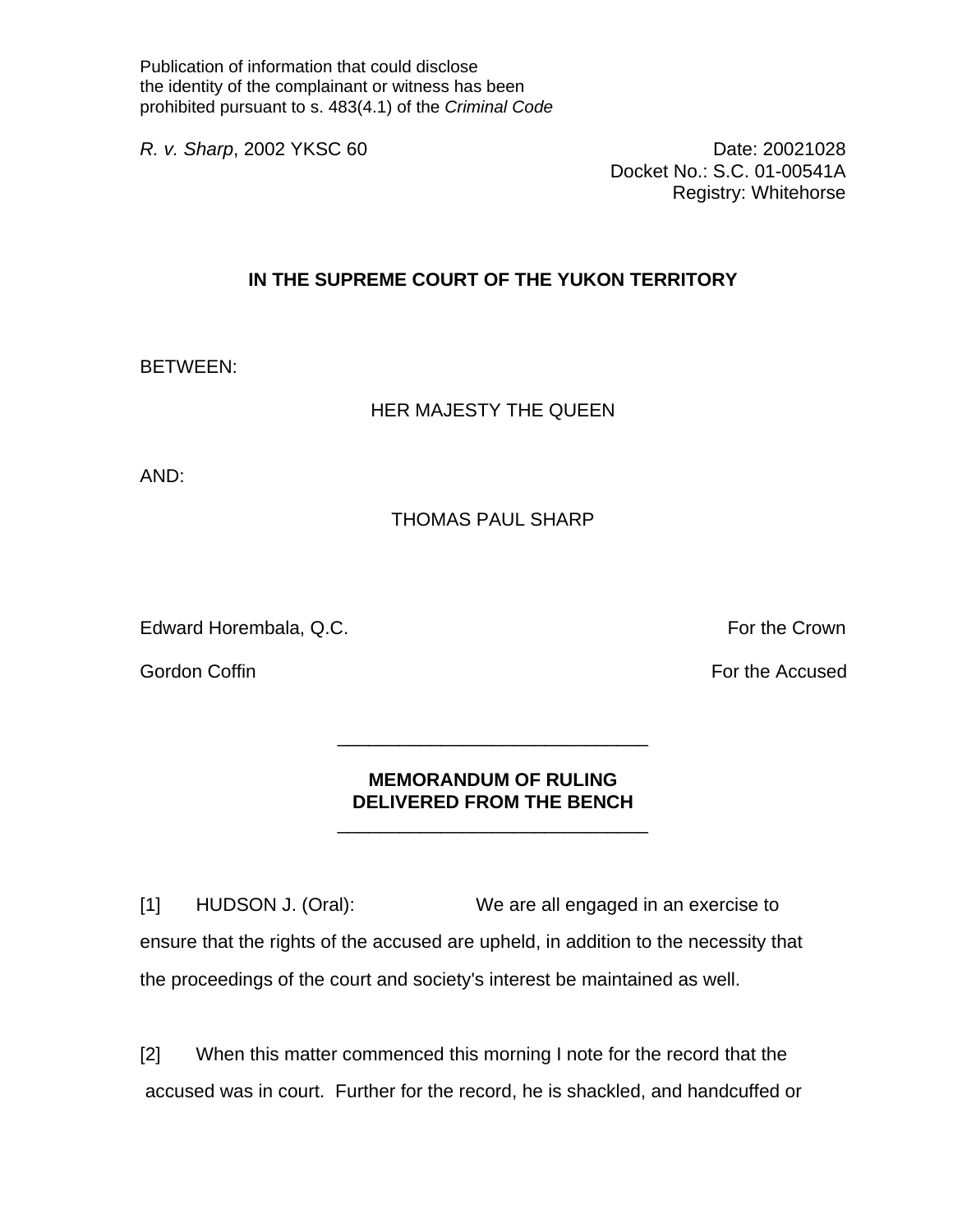manacled and he proceeded to shout, to threaten people in the gallery. He refused to acknowledge my request for him to sit down and he continued to shout. Officers attempted to persuade him to sit down - there are two officers in the courtroom. He refused and further refused, and he took a swing at one of them. I have no idea whether he struck him or not. I have considered it appropriate to give him a warning that, if that kind of conduct was in any way repeated, he would be removed. His response, to as is on the record, was to say that he is not promising and he doesn't want to be here. He has also indicated that he is not interested in having anyone speak for him, or act on his behalf. Mistakenly, he has referred to government lawyers and things like that.

[3] I have therefore determined, and it has confirmed my original feeling, that this matter can proceed under s. 650(2)(a) with this condition: that the Crown may apply for him to be brought back in the event that it is deemed necessary to them for the proper presentation of the Crown's case. I will deal with it at the time.

[4] Most unusual proceedings, but the conduct is most unusual. I am considering and requesting that counsel continue on to as an A*micus Curiae* order that and I will see how it goes - that you will be compensated, appropriately, by the Territorial Government, or any government that I care to ask.

[5] I have in mind - I have a duty, under these circumstances, to crossexamine the witnesses. In view of the nature of the case, and your familiarity, I have not been able to contemplate a reason why, even considering the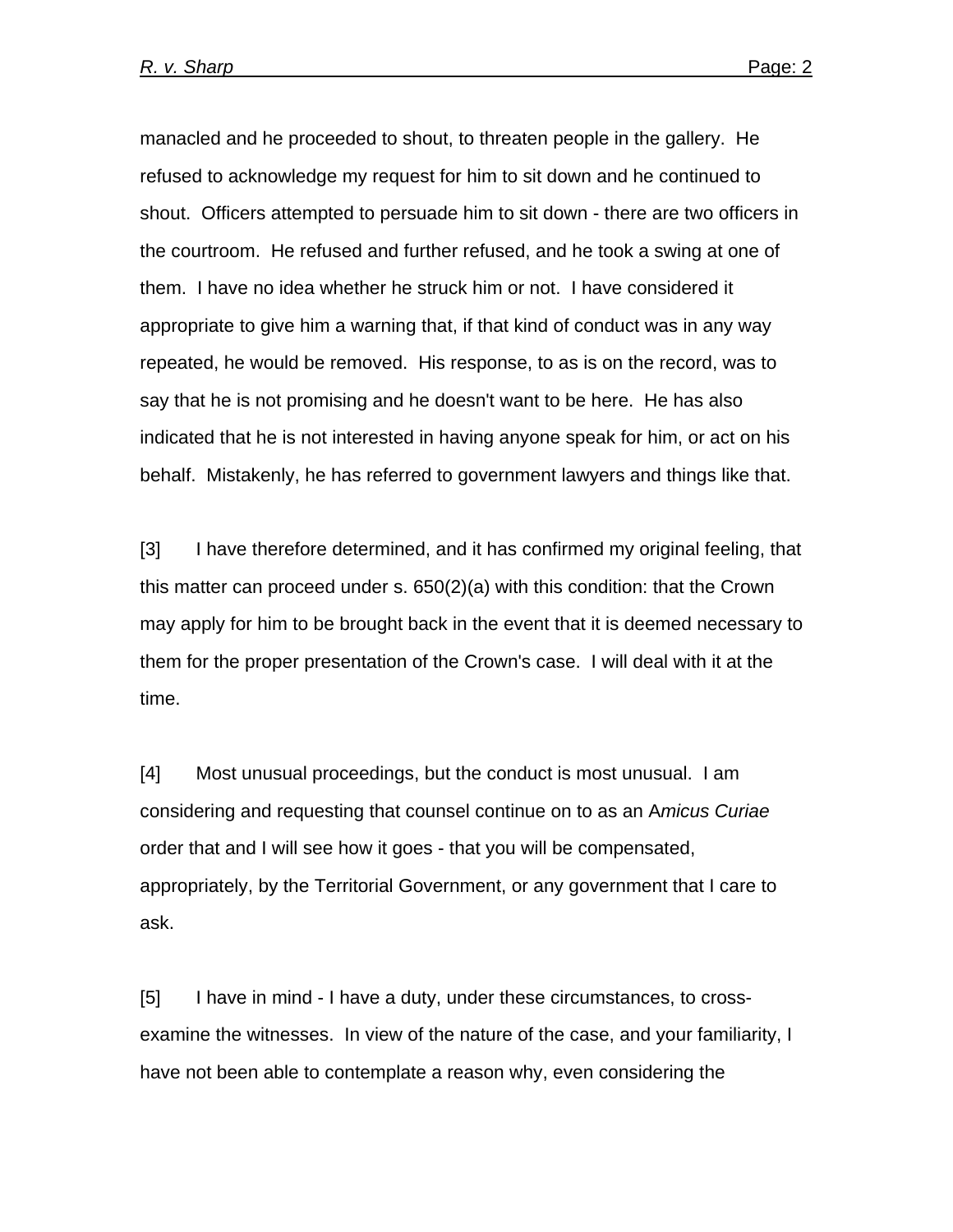accused's statements, it would not be appropriate for you to continue in that capacity, as an assistant to the court in determining the issues of fact that are before the court. I would not ask you to make submissions. I would ask you simply to cross-examine, and if that is considered to be inappropriate, I certainly invite counsel to say so.

[6] MR. HOREMBALA: Don't have any authority for it. I am not sure I'm going to find -- I guess -- I'm not comfortable with it and I say that by the optics of it. The fact that Mr. Coffin would now be assisting the Court as opposed to acting for a client.

[7] THE COURT: Yes. You prefer that I do it.

[8] MR. HOREMBALA: I appreciate what Your Lordship says, and I appreciate the fact that, Your Lordship, needs some assistance perhaps because of the fact that he's unrepresented.

[9] THE COURT: Well, I also am continuing to hope to present a picture of fairness with this matter. That it is proceeded in the best way and that there could be somebody other than myself, would be a better one to crossexamine. Just in the same way, where an unrepresented accused is charged with sexually assaulting somebody and, for the purposes of that witness' testimony, counsel is appointed to cross-examine the complainant so that the accused doesn't do that. I'm not the accused but I think if counsel --

[10] MR. HOREMBALA: That generally doesn't happen in a situation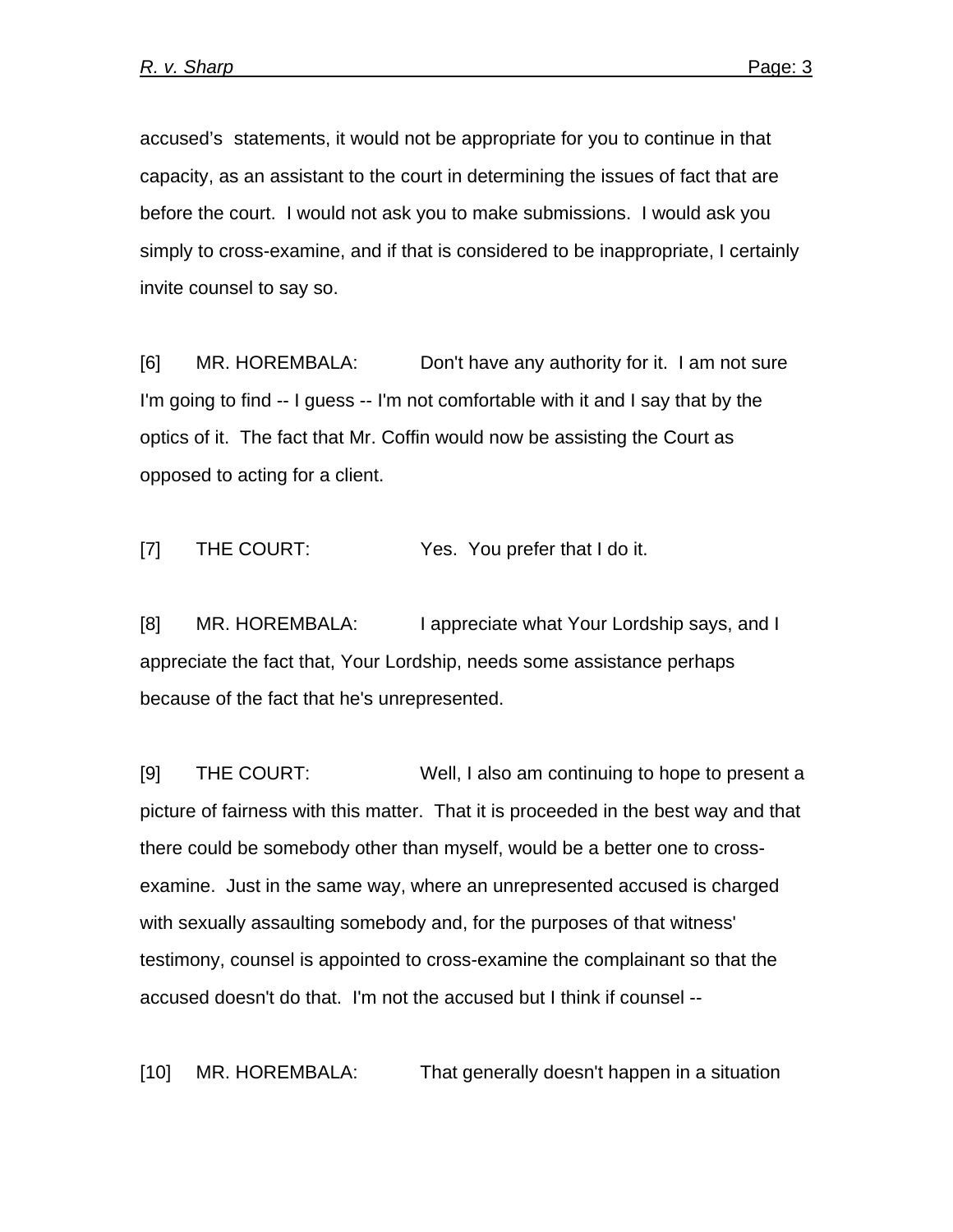where the accused indicates that he doesn't want either Mr. Coffin, a government lawyer or anyone. Obviously, Your Lordship, I guess the right to appoint to make his defense is an inherent right for a trial judge. I think where the jurisdiction comes from. The example you give, is a specific section of the *Criminal Code* and for policy reasons often counsel are appointed to crossexamine a complainant.

[11] THE COURT: The person alleged to have committed the assault. Yes.

[12] MR. HOREMBALA: Yes, but there's a policy consideration there.

[13] THE COURT: There's a difference, I agree.

[14] MR. HOREMBALA: And the person who's appointed, generally, isn't ever viewed as having acted for the accused.

[15] THE COURT: For who?

[16] MR. HOREMBALA: For the accused. We haven't heard from Mr. Coffin who's asked --

[17] THE COURT: I think I've seen where the -- maybe Mr. Coffin isn't willing.

[18] MR. HOREMBALA: Mr. Coffin on the record has indicated, a